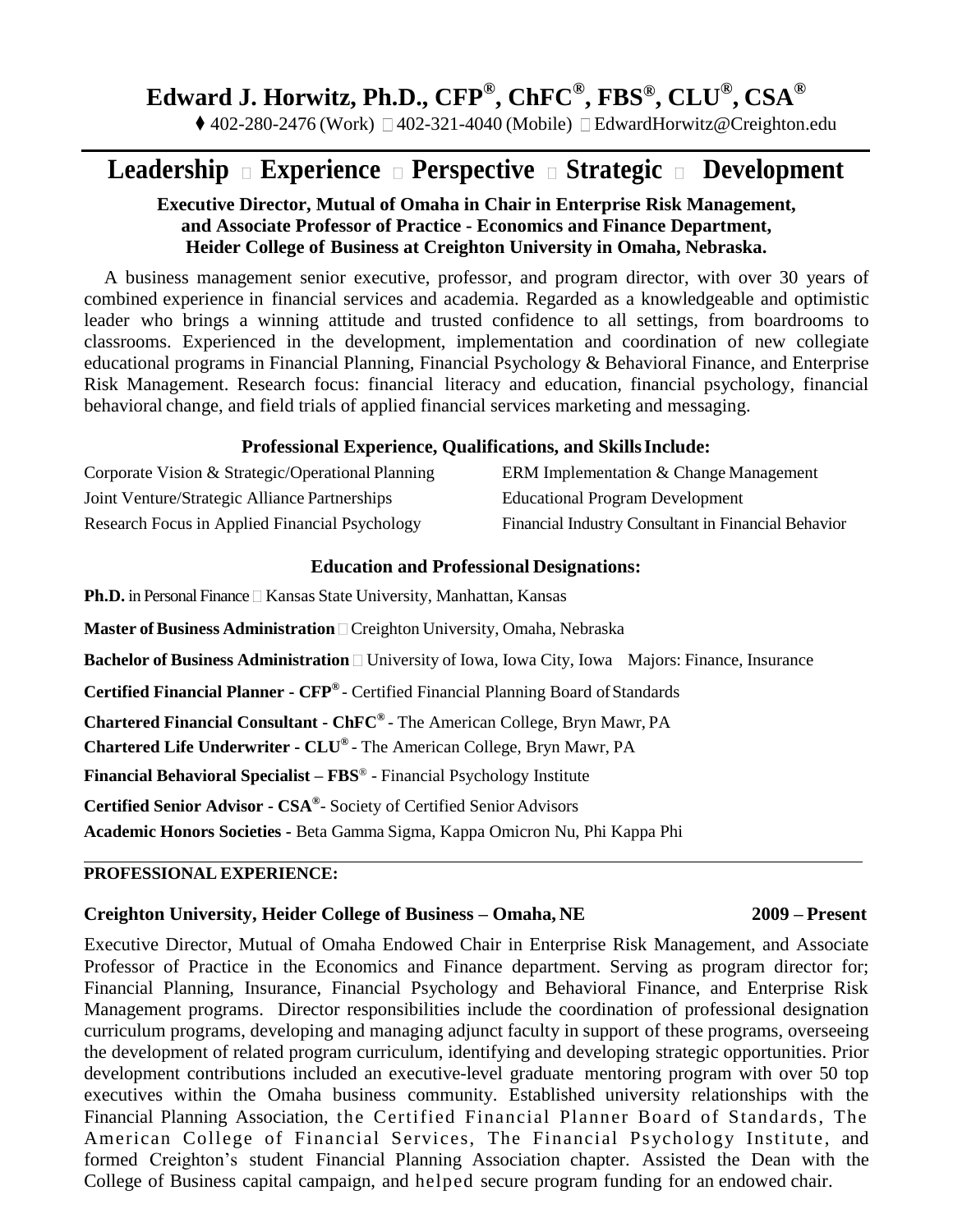#### **PROFESSIONAL EXPERIENCE - Continued**

#### **Physicians Mutual Insurance Company, Omaha, NE 1993 to 2008**

Served in several senior management roles, including Senior Vice President - MSO, during the 15- year career at Physicians Mutual. Served the last eight years as head of the "Senior" operational business unit for the company representing about two-thirds of the total operations. Profit/loss accountability for the Business Unit represented over 600,000 policyholders and over \$500 million of annual revenue. Helped lead an organizational effort to implement an ERM governance model.

Regular communication on the performance of Business Unit operations were provided to the CEO on a weekly basis, the Executive Committee monthly, and to the Board of Directors quarterly. Strategic three-year planning and budgeting were a part of the responsibilities, along with company wide engagement, development, and communication of the strategic direction of the Business Unit. These activities included leading senior level management groups in formal strategic planning and budgeting sessions, larger scale manager and supervisor level planning meetings, company wide vision communication to all employees, and helping to lead corporate wide annual budgeting process with the CFO and COO.

- Innovated and developed first generation products, features, and investment strategies for a new category of fixed annuities (Equity Index Annuities) which developed into a \$4 tril. national market. Company annual sales grew from \$4 mil to over \$200 mil., and established Physicians Mutual as an industry leader
- Lead a Market Based Pricing project which identified \$3 million in annual savings from supply chain management, process improvements, and vendor negotiated cost savings
- Leadership role in a 3-year strategic planning, communication and change management effort to reorganize around Operational Business Units in support of ERM implementation
- Initiated and led market expansion opportunity with a strategic alliance partner to provide Federal Medicare Drug benefits which delivered over \$2.5 million in direct revenue in two full operating years
- Innovated new product/brand marketing strategy using a creative educational approach to fight off lower priced, commodity competitors of a core product line while protecting profit margins
- Evaluated, prioritized and recommended approval of strategic technology and infrastructure projects for the company including capital infrastructure and business improvement projects

#### **Officer Positions Held:**

| Senior Vice President - Market Segmentation Officer (General Manager)     | 2000 to 2008 |
|---------------------------------------------------------------------------|--------------|
| <b>Senior Vice President, Head of Brokerage Distribution</b>              | 2000 to 2003 |
| <b>Assistant Vice President /Vice President – Annuity Product Manager</b> | 1995 to 2001 |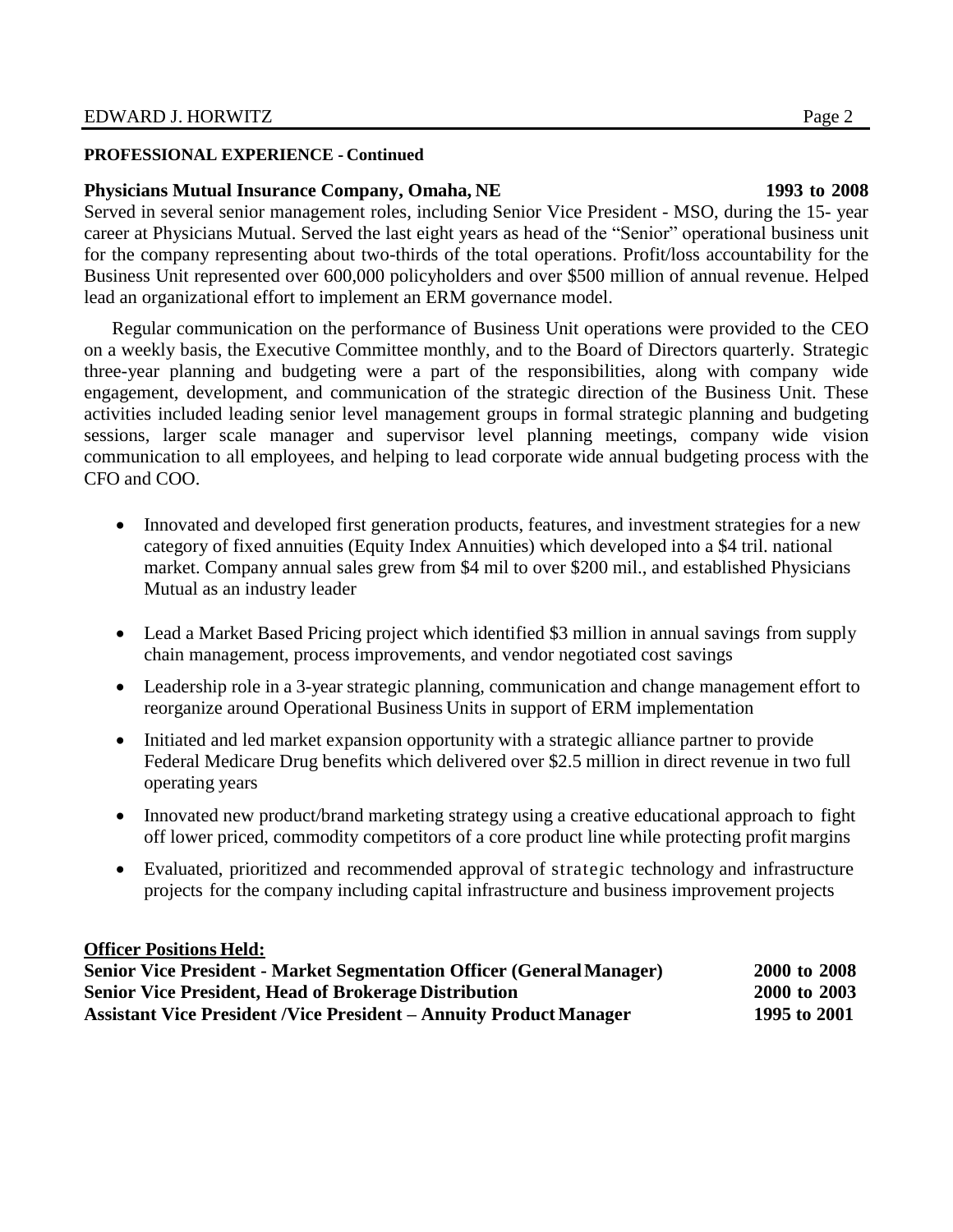### **Academic Research Activities**

#### **Published Academic Research & Articles:**

- Klontz, B. T., Zabek, F., Taylor, C., Bivens, A., Horwitz, E. J., Klontz, P. T., Tharp, D., & L*"The Sentimental Savings Study: A Double-Blind, Randomized Control Experiment to Increase Personal Savings,"* Journal of Financial Planning, 2019.
- Horwitz, E. J., Klontz, B. T., & Zabek, F. (2018). *A Financial Psychology Intervention for Increasing Employee Engagement in a Retirement Plan Meeting: Results of Three Trials.* Journal of

Financial Counseling and Planning, 2019.

- Klontz, B. T., & Horwitz, E. (2017). Behavioral finance 2.0: Financial psychology. Journal of Financial Planning, 30(5), 28-29.
- Horwitz, E. J., & Klontz, B. T. (2013). Understanding and Dealing with Client Resistance to Change*. Journal of Financial Planning,* 27-31.

[http://www.onefpa.org/journal/Pages/November-2013-Understanding-and-Dealing-with-](http://www.onefpa.org/journal/Pages/November-2013-Understanding-and-Dealing-with-Client-Resistance-to-Change.aspx)[Client-Resistance-to-Change.aspx](http://www.onefpa.org/journal/Pages/November-2013-Understanding-and-Dealing-with-Client-Resistance-to-Change.aspx)

Archuleta, K. L., Burr, E. A., Dale, A. K., Canale, A., Danford, D., Rasure, E., Nelson, J., Williams, K., Schindler, K., Coffman, B., & Horwitz, E. (2012). What is Financial Therapy? Discovering Mechanisms and Aspects of an Emerging Field. *Journal of Financial Therapy, 3* (2) 9. <https://doi.org/10.4148/jft.v3i2.1807>

### **Published Book Chapters:**

- Horwitz, E. , Klontz, B. T. and Lurtz, M. (2018). "Money Disorders and Other Problematic Financial Behaviors." In *Client Psychology*, CFP Board (Ed.), Wiley Publishing. doi[:10.1002/9781119440895.ch17](https://doi-org.cuhsl.creighton.edu/10.1002/9781119440895.ch17)
- Klontz, B. T., Zabek, F. and Horwitz, , E. (2018). "Financial Psychology." In *Client Psychology*, CFP Board (Ed.). Wiley Publishing. doi[:10.1002/9781119440895.ch16](https://doi-org.cuhsl.creighton.edu/10.1002/9781119440895.ch16)
- Klontz, B. T., Britt, S., & Archuleta, K., ed (2014). "Stages of Change and Motivational Interviewing in Financial Therapy." In *Financial Therapy:Theory, Research, and Practice,* Springer.

### **Published Book Forwards:**

Klontz, B., Kahler, R., & Klontz, T. (2016). Facilitating Financial Health: Tools for financial planners,

coaches, and therapists. Cincinnati, OH: National Underwriters Company.

#### **Presentation of Academic Research:**

Academic Research Colloquium for Financial Planning and Related Disciplines

Arlington, VA. February, 2019. *A Financial Psychology Approach for Increasing Participation in Employer Sponsored Retirement Plans.*